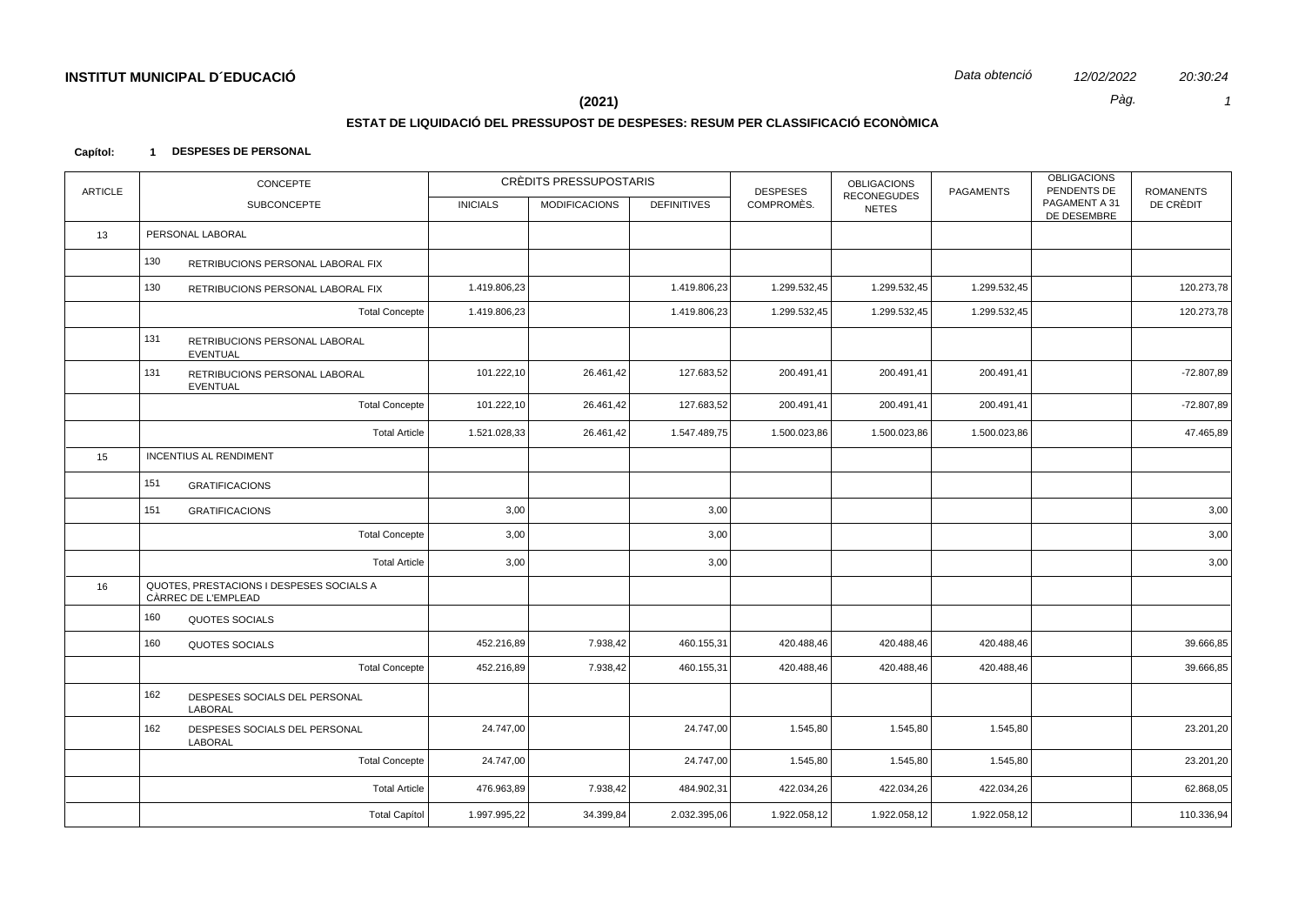$\overline{2}$ 

20:30:24

Pàg.

# $(2021)$

## ESTAT DE LIQUIDACIÓ DEL PRESSUPOST DE DESPESES: RESUM PER CLASSIFICACIÓ ECONÒMICA

#### 2 DESPESES CORRENTS EN BÉNS I SERVEIS Capítol:

| <b>ARTICLE</b> | CONCEPTE                                                           | CRÈDITS PRESSUPOSTARIS |                      | <b>DESPESES</b>    | <b>OBLIGACIONS</b><br><b>RECONEGUDES</b> | <b>PAGAMENTS</b> | <b>OBLIGACIONS</b><br>PENDENTS DE | <b>ROMANENTS</b>             |           |
|----------------|--------------------------------------------------------------------|------------------------|----------------------|--------------------|------------------------------------------|------------------|-----------------------------------|------------------------------|-----------|
|                | SUBCONCEPTE                                                        | <b>INICIALS</b>        | <b>MODIFICACIONS</b> | <b>DEFINITIVES</b> | COMPROMÈS.                               | <b>NETES</b>     |                                   | PAGAMENT A 31<br>DE DESEMBRE | DE CRÈDIT |
| 20             | ARRENDAMENTS I CÀNONS                                              |                        |                      |                    |                                          |                  |                                   |                              |           |
|                | 203<br>LLOGUER ALTRE IMMOBILITZAT MATERIAL                         |                        |                      |                    |                                          |                  |                                   |                              |           |
|                | 203<br>LLOGUER ALTRE IMMOBILITZAT MATERIAL                         | 3.285,76               |                      | 3.285,76           | 976,55                                   | 976,55           | 559,32                            | 417,23                       | 2.309,21  |
|                | <b>Total Concepte</b>                                              | 3.285,76               |                      | 3.285,76           | 976,55                                   | 976,55           | 559,32                            | 417,23                       | 2.309,21  |
|                | 206<br>LLOGUER D'EQUIPS PER A PROCESSOS DE<br>LA INFORMACIÓ        |                        |                      |                    |                                          |                  |                                   |                              |           |
|                | 206<br>LLOGUER D'EQUIPS PER A PROCESSOS DE<br>LA INFORMACIÓ        | 2,00                   |                      | 2,00               |                                          |                  |                                   |                              | 2,00      |
|                | <b>Total Concepte</b>                                              | 2,00                   |                      | 2,00               |                                          |                  |                                   |                              | 2,00      |
|                | <b>Total Article</b>                                               | 3.287,76               |                      | 3.287,76           | 976,55                                   | 976,55           | 559,32                            | 417,23                       | 2.311,21  |
| 21             | REPARACIONS, MANTENIMENT I CONSERVACIÓ                             |                        |                      |                    |                                          |                  |                                   |                              |           |
|                | 212<br>REPARAC.EDIFICIS I ALTRES<br><b>CONSTRUCCIONS</b>           |                        |                      |                    |                                          |                  |                                   |                              |           |
|                | 212<br>REPARAC.EDIFICIS I ALTRES<br><b>CONSTRUCCIONS</b>           | 1,00                   |                      | 1,00               |                                          |                  |                                   |                              | 1,00      |
|                | <b>Total Concepte</b>                                              | 1,00                   |                      | 1,00               |                                          |                  |                                   |                              | 1,00      |
|                | 213<br>REPARAC.MAQUINÀRIA, INSTAL·LACIONS<br>TÈCNIQUES I UTILLATGE |                        |                      |                    |                                          |                  |                                   |                              |           |
|                | 213<br>REPARAC.MAQUINÀRIA, INSTAL·LACIONS<br>TÈCNIQUES I UTILLATGE | 300,00                 |                      | 300,00             |                                          |                  |                                   |                              | 300,00    |
|                | <b>Total Concepte</b>                                              | 300,00                 |                      | 300,00             |                                          |                  |                                   |                              | 300,00    |
|                | 216<br>REPARAC.EQUIPS PER A PROCESSOS<br><b>D'IMFORMACIÓ</b>       |                        |                      |                    |                                          |                  |                                   |                              |           |
|                | 216<br>REPARAC.EQUIPS PER A PROCESSOS<br><b>D'IMFORMACIÓ</b>       | 2,00                   |                      | 2,00               |                                          |                  |                                   |                              | 2,00      |
|                | <b>Total Concepte</b>                                              | 2,00                   |                      | 2,00               |                                          |                  |                                   |                              | 2,00      |
|                | 219<br>REPARAC.ALTRE IMMOBILITZAT MATERIAL                         |                        |                      |                    |                                          |                  |                                   |                              |           |
|                | 219<br>REPARAC.ALTRE IMMOBILITZAT MATERIAL                         | 700,00                 |                      | 700,00             | 733,11                                   | 733,11           | 145,20                            | 587,91                       | $-33,11$  |
|                | <b>Total Concepte</b>                                              | 700,00                 |                      | 700,00             | 733,11                                   | 733,11           | 145,20                            | 587,91                       | $-33,11$  |
|                | <b>Total Article</b>                                               | 1.003,00               |                      | 1.003,00           | 733,11                                   | 733,11           | 145,20                            | 587,91                       | 269,89    |
|                |                                                                    |                        |                      |                    |                                          |                  |                                   |                              |           |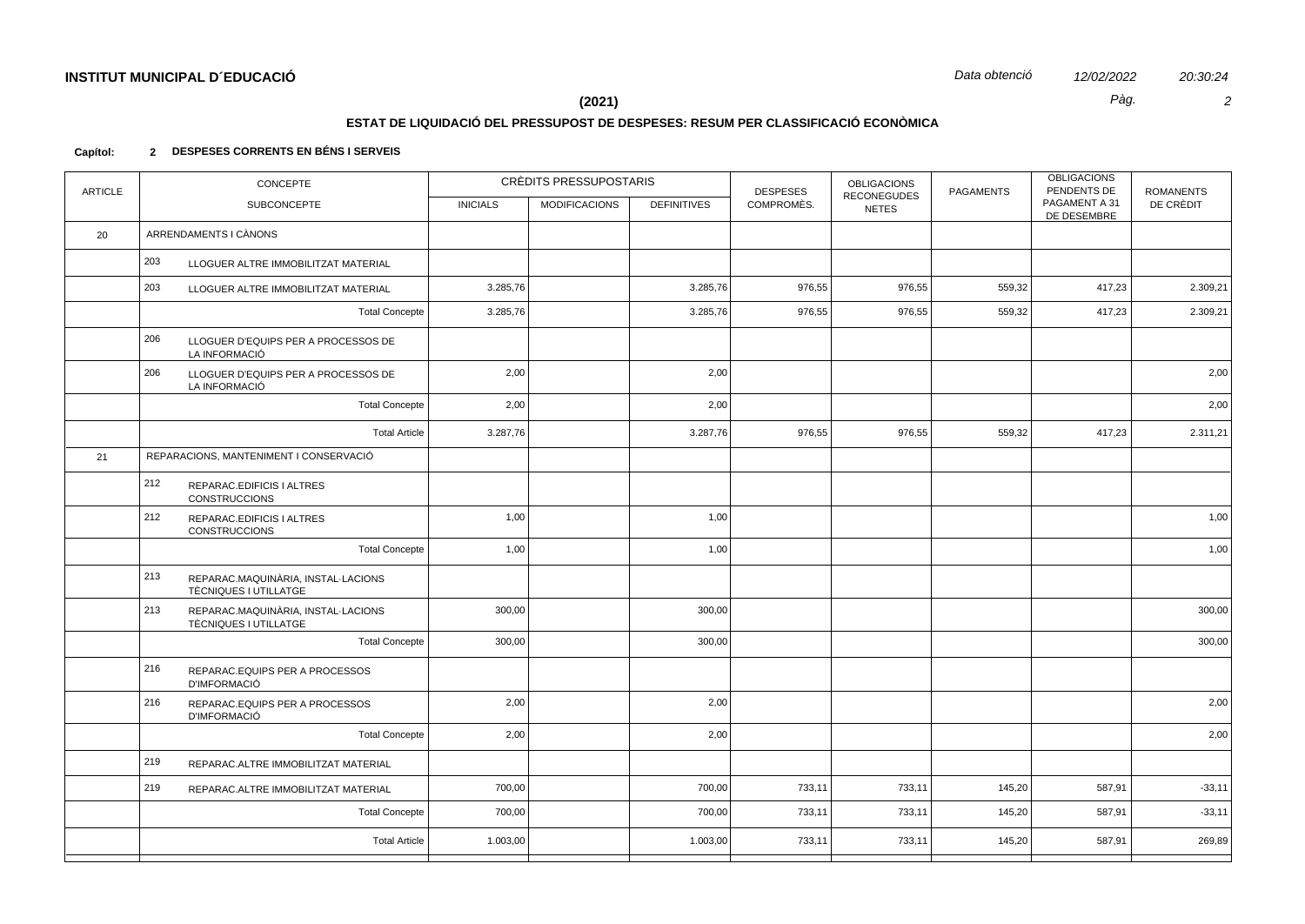20:30:24  $\mathbf{3}$ 

Pàg.

## $(2021)$

### ESTAT DE LIQUIDACIÓ DEL PRESSUPOST DE DESPESES: RESUM PER CLASSIFICACIÓ ECONÒMICA

#### 2 DESPESES CORRENTS EN BÉNS I SERVEIS Capítol:

| <b>ARTICLE</b> | CONCEPTE                                                            |                 | CRÉDITS PRESSUPOSTARIS |                    | <b>DESPESES</b> | <b>OBLIGACIONS</b><br><b>RECONEGUDES</b> | <b>PAGAMENTS</b> | <b>OBLIGACIONS</b><br>PENDENTS DE | <b>ROMANENTS</b> |
|----------------|---------------------------------------------------------------------|-----------------|------------------------|--------------------|-----------------|------------------------------------------|------------------|-----------------------------------|------------------|
|                | SUBCONCEPTE                                                         | <b>INICIALS</b> | <b>MODIFICACIONS</b>   | <b>DEFINITIVES</b> | COMPROMÈS.      | <b>NETES</b>                             |                  | PAGAMENT A 31<br>DE DESEMBRE      | DE CRÈDIT        |
| 22             | MATERIAL, SUMMINISTRAMENTS I ALTRES                                 |                 |                        |                    |                 |                                          |                  |                                   |                  |
|                | 220<br><b>MATERIAL D'OFICINA</b>                                    |                 |                        |                    |                 |                                          |                  |                                   |                  |
|                | 220<br><b>MATERIAL D'OFICINA</b>                                    | 8.000,00        |                        | 8.000,00           | 2.799,08        | 2.799,08                                 | 1.450,33         | 1.348,75                          | 5.200,92         |
|                | <b>Total Concepte</b>                                               | 8.000,00        |                        | 8.000,00           | 2.799,08        | 2.799,08                                 | 1.450,33         | 1.348,75                          | 5.200,92         |
|                | 221<br><b>SUMMINISTRAMENTS</b>                                      |                 |                        |                    |                 |                                          |                  |                                   |                  |
|                | 221<br><b>SUMMINISTRAMENTS</b>                                      | 2.526,00        |                        | 2.526,00           | 1.274,44        | 1.274,44                                 | 1.097,17         | 177,27                            | 1.251,56         |
|                | <b>Total Concepte</b>                                               | 2.526,00        |                        | 2.526,00           | 1.274,44        | 1.274,44                                 | 1.097,17         | 177,27                            | 1.251,56         |
|                | 222<br><b>COMUNICACIONS</b>                                         |                 |                        |                    |                 |                                          |                  |                                   |                  |
|                | 222<br><b>COMUNICACIONS</b>                                         | 9.880,00        | 8.558,27               | 18.438,27          | 14.327,33       | 14.327,33                                | 5.769,06         | 8.558,27                          | 4.110,94         |
|                | <b>Total Concepte</b>                                               | 9.880,00        | 8.558,27               | 18.438,27          | 14.327,33       | 14.327,33                                | 5.769,06         | 8.558,27                          | 4.110,94         |
|                | 223<br><b>TRANSPORTS</b>                                            |                 |                        |                    |                 |                                          |                  |                                   |                  |
|                | 223<br>TRANSPORTS                                                   | 300,00          |                        | 300,00             |                 |                                          |                  |                                   | 300,00           |
|                | <b>Total Concepte</b>                                               | 300,00          |                        | 300,00             |                 |                                          |                  |                                   | 300,00           |
|                | 224<br>PRIMES D'ASSEGURANCES                                        |                 |                        |                    |                 |                                          |                  |                                   |                  |
|                | 224<br>PRIMES D'ASSEGURANCES                                        | 2,00            |                        | 2,00               |                 |                                          |                  |                                   | 2,00             |
|                | <b>Total Concepte</b>                                               | 2,00            |                        | 2,00               |                 |                                          |                  |                                   | 2,00             |
|                | 226<br>DESPESES DIVERSES                                            |                 |                        |                    |                 |                                          |                  |                                   |                  |
|                | 226<br><b>DESPESES DIVERSES</b>                                     | 37.614,00       | 46.840,64              | 84.454,64          | 70.995,97       | 70.995,97                                | 68.942,46        | 2.053,51                          | 13.458,67        |
|                | <b>Total Concepte</b>                                               | 37.614,00       | 46.840,64              | 84.454,64          | 70.995,97       | 70.995,97                                | 68.942,46        | 2.053,51                          | 13.458,67        |
|                | 227<br>TREBALLS REALITZATS PER A ALTRES<br>EMPRESES I PROFESSIONALS |                 |                        |                    |                 |                                          |                  |                                   |                  |
|                | 227<br>TREBALLS REALITZATS PER A ALTRES<br>EMPRESES I PROFESSIONALS | 261.669,22      | $-8.558,27$            | 253.110,95         | 197.456,10      | 197.456,10                               | 134.035,00       | 63.421,10                         | 55.654,85        |
|                | <b>Total Concepte</b>                                               | 261.669,22      | $-8.558,27$            | 253.110,95         | 197.456,10      | 197.456,10                               | 134.035,00       | 63.421,10                         | 55.654,85        |
|                | <b>Total Article</b>                                                | 319.991,22      | 46.840,64              | 366.831,86         | 286.852,92      | 286.852,92                               | 211.294,02       | 75.558,90                         | 79.978,94        |
| 23             | INDEMNITZACIONS PER RAONS DE SERVEIS                                |                 |                        |                    |                 |                                          |                  |                                   |                  |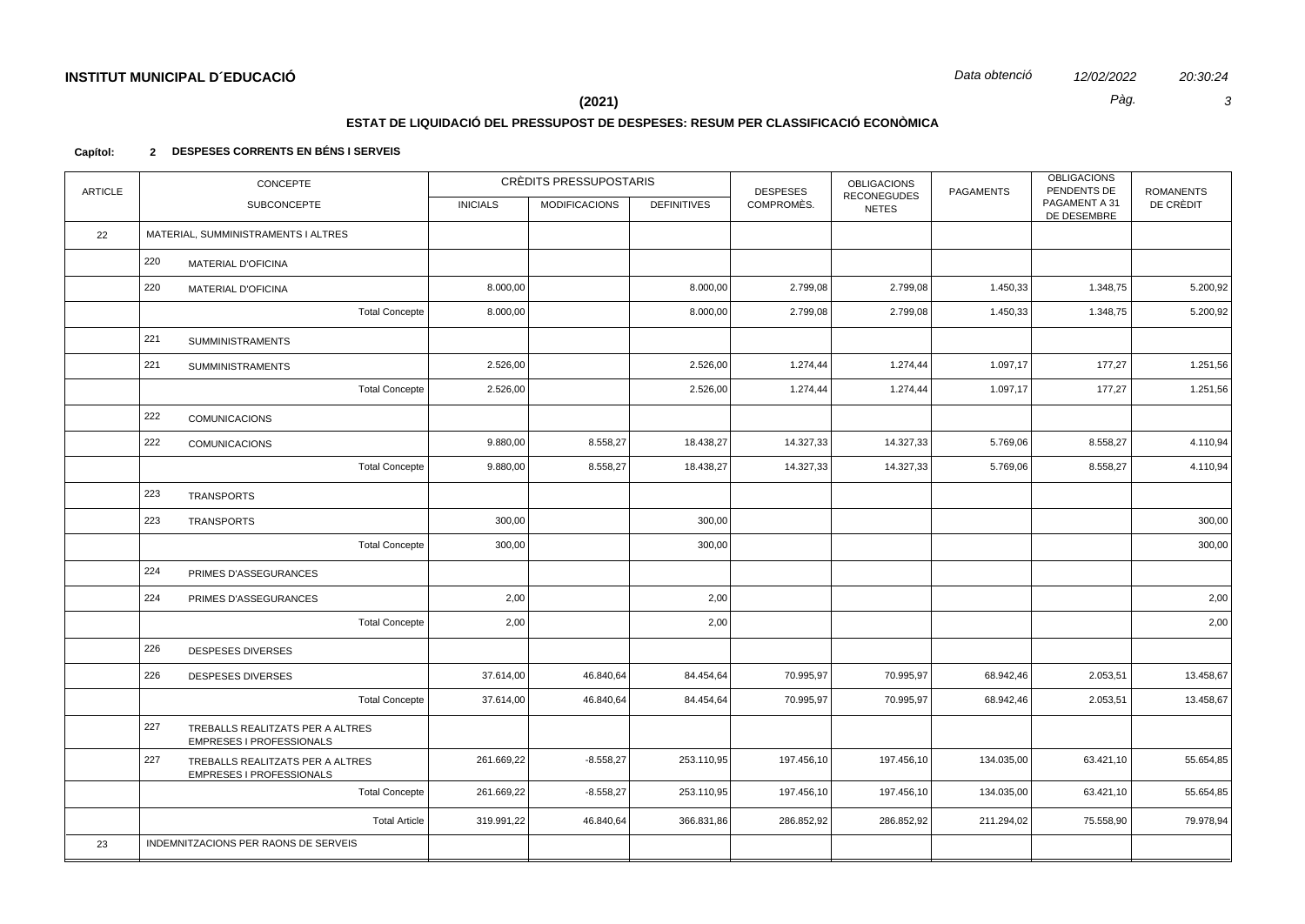Pàg.  $\overline{4}$ 

12/02/2022

# $(2021)$

## ESTAT DE LIQUIDACIÓ DEL PRESSUPOST DE DESPESES: RESUM PER CLASSIFICACIÓ ECONÒMICA

#### 2 DESPESES CORRENTS EN BÉNS I SERVEIS Capítol:

| <b>ARTICLE</b> |     | <b>CONCEPTE</b>    |                       |                 | CRÈDITS PRESSUPOSTARIS |                    | <b>DESPESES</b> | <b>OBLIGACIONS</b>          | PAGAMENTS  | <b>OBLIGACIONS</b><br>PENDENTS DE | <b>ROMANENTS</b> |
|----------------|-----|--------------------|-----------------------|-----------------|------------------------|--------------------|-----------------|-----------------------------|------------|-----------------------------------|------------------|
|                |     | <b>SUBCONCEPTE</b> |                       | <b>INICIALS</b> | <b>MODIFICACIONS</b>   | <b>DEFINITIVES</b> | COMPROMÈS.      | <b>RECONEGUDES</b><br>NETES |            | PAGAMENT A 31<br>DE DESEMBRE      | DE CRÈDIT        |
|                | 230 | <b>DIETES</b>      |                       |                 |                        |                    |                 |                             |            |                                   |                  |
|                | 230 | <b>DIETES</b>      |                       | 450,00          |                        | 450,00             | 169,09          | 169,09                      |            | 169,09                            | 280,91           |
|                |     |                    | <b>Total Concepte</b> | 450,00          |                        | 450,00             | 169,09          | 169,09                      |            | 169,09                            | 280,91           |
|                | 231 | LOCOMOCIÓ          |                       |                 |                        |                    |                 |                             |            |                                   |                  |
|                | 231 | LOCOMOCIÓ          |                       | 150,00          |                        | 150,00             |                 |                             |            |                                   | 150,00           |
|                |     |                    | <b>Total Concepte</b> | 150,00          |                        | 150,00             |                 |                             |            |                                   | 150,00           |
|                |     |                    | <b>Total Article</b>  | 600,00          |                        | 600,00             | 169,09          | 169,09                      |            | 169,09                            | 430,91           |
|                |     |                    | <b>Total Capítol</b>  | 324.881,98      | 46.840,64              | 371.722,62         | 288.731,67      | 288.731,67                  | 211.998,54 | 76.733,13                         | 82.990,95        |

20:30:24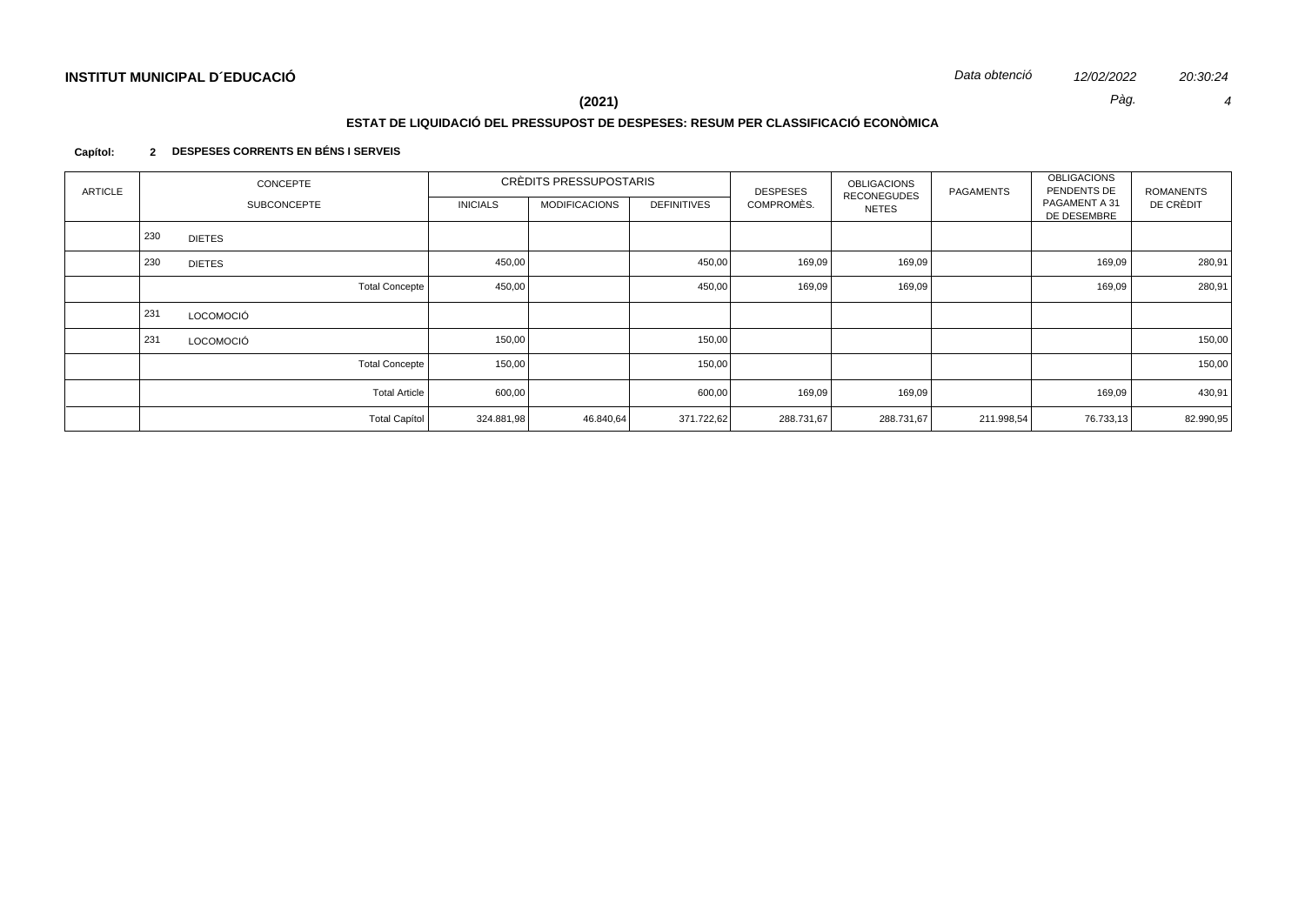Pàg.

 $(2021)$ 

## ESTAT DE LIQUIDACIÓ DEL PRESSUPOST DE DESPESES: RESUM PER CLASSIFICACIÓ ECONÒMICA

#### Capítol: 3 DESPESES FINANCERES

| ARTICLE | CONCEPTE                                                                      |                 | CRÈDITS PRESSUPOSTARIS |                    | <b>DESPESES</b> | <b>OBLIGACIONS</b>                 | PAGAMENTS | <b>OBLIGACIONS</b><br>PENDENTS DE | <b>ROMANENTS</b> |
|---------|-------------------------------------------------------------------------------|-----------------|------------------------|--------------------|-----------------|------------------------------------|-----------|-----------------------------------|------------------|
|         | <b>SUBCONCEPTE</b>                                                            | <b>INICIALS</b> | <b>MODIFICACIONS</b>   | <b>DEFINITIVES</b> | COMPROMÈS.      | <b>RECONEGUDES</b><br><b>NETES</b> |           | PAGAMENT A 31<br>DE DESEMBRE      | DE CRÈDIT        |
| 35      | INTERESSOS DE DEMORA I ALTRES DESPESES<br>FINANCERES                          |                 |                        |                    |                 |                                    |           |                                   |                  |
|         | 358<br><b>INTERESSOS PER OPERACIONS</b><br>D'ARRENDAMENT FINANCER ("LEASING") |                 |                        |                    |                 |                                    |           |                                   |                  |
|         | 358<br><b>INTERESSOS PER OPERACIONS</b><br>D'ARRENDAMENT FINANCER ("LEASING") | 104,88          |                        | 104,88             |                 |                                    |           |                                   | 104,88           |
|         | <b>Total Concepte</b>                                                         | 104,88          |                        | 104,88             |                 |                                    |           |                                   | 104,88           |
|         | 359<br>ALTRES DESPESES FINANCERES                                             |                 |                        |                    |                 |                                    |           |                                   |                  |
|         | 359<br>ALTRES DESPESES FINANCERES                                             | 2.200,00        |                        | 2.200,00           | 1.914,99        | 1.914,99                           | 1.914,75  | 0,24                              | 285,01           |
|         | <b>Total Concepte</b>                                                         | 2.200,00        |                        | 2.200,00           | 1.914,99        | 1.914,99                           | 1.914,75  | 0,24                              | 285,01           |
|         | <b>Total Article</b>                                                          | 2.304,88        |                        | 2.304,88           | 1.914,99        | 1.914,99                           | 1.914,75  | 0,24                              | 389,89           |
|         | <b>Total Capítol</b>                                                          | 2.304,88        |                        | 2.304,88           | 1.914,99        | 1.914,99                           | 1.914,75  | 0,24                              | 389,89           |

20:30:24

 $\sqrt{5}$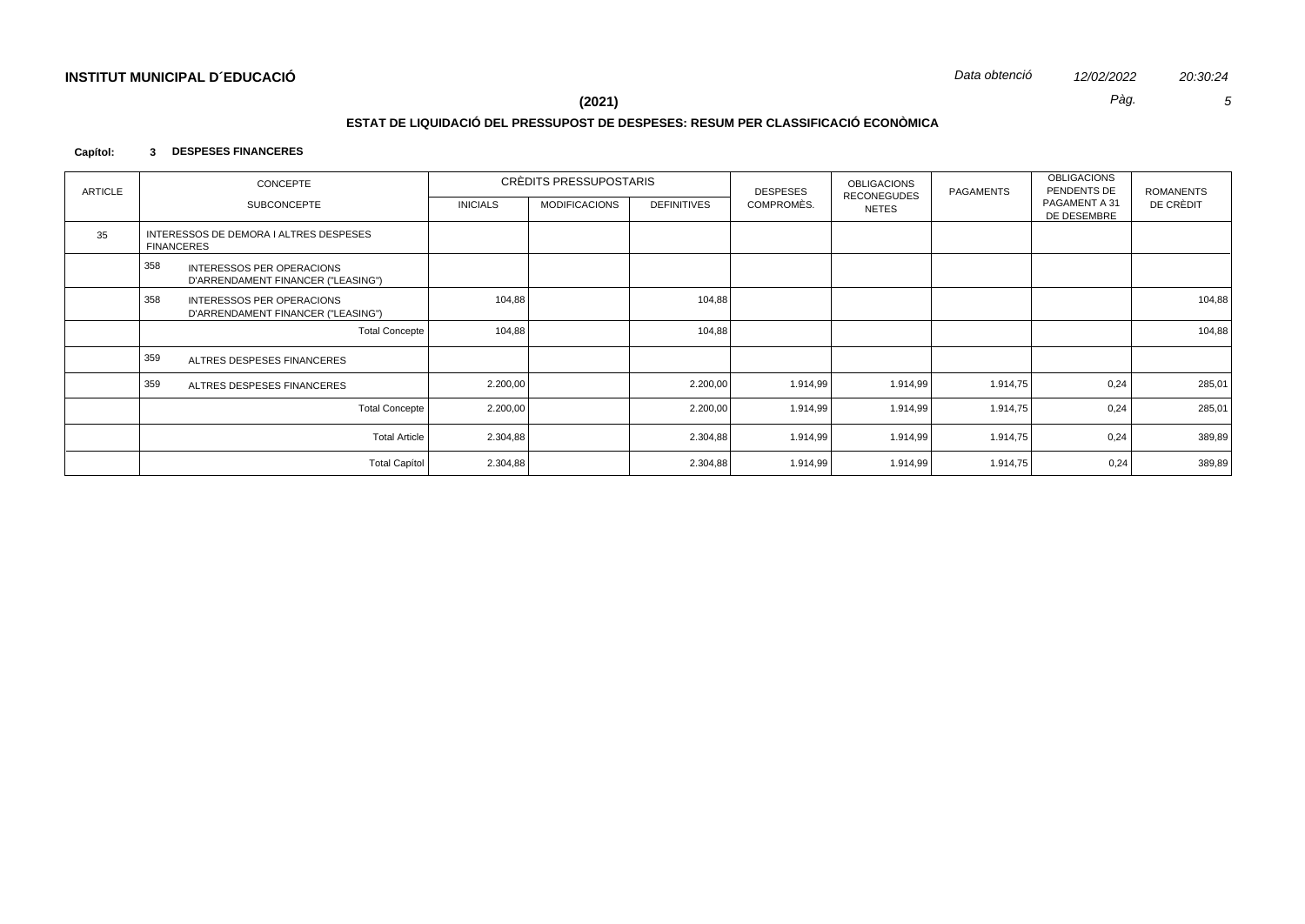Pàg.

20:30:24  $\epsilon$ 

# $(2021)$

# ESTAT DE LIQUIDACIÓ DEL PRESSUPOST DE DESPESES: RESUM PER CLASSIFICACIÓ ECONÒMICA

#### 4 TRANSFERÈNCIES CORRENTS Capítol:

| <b>ARTICLE</b> | <b>CONCEPTE</b>                               |                 | CRÈDITS PRESSUPOSTARIS |                    | <b>OBLIGACIONS</b><br><b>DESPESES</b><br><b>RECONEGUDES</b> | <b>PAGAMENTS</b> | <b>OBLIGACIONS</b><br>PENDENTS DE | <b>ROMANENTS</b>             |           |
|----------------|-----------------------------------------------|-----------------|------------------------|--------------------|-------------------------------------------------------------|------------------|-----------------------------------|------------------------------|-----------|
|                | <b>SUBCONCEPTE</b>                            | <b>INICIALS</b> | <b>MODIFICACIONS</b>   | <b>DEFINITIVES</b> | COMPROMÈS.                                                  | NETES            |                                   | PAGAMENT A 31<br>DE DESEMBRE | DE CRÈDIT |
| 48             | A FAMÍLIES I INSTITUCIONS SENSE ÀNIM DE LUCRE |                 |                        |                    |                                                             |                  |                                   |                              |           |
|                | 489<br>ALTRES TRANSFERENCIES A ISFL           |                 |                        |                    |                                                             |                  |                                   |                              |           |
|                | 489<br>ALTRES TRANSFERENCIES A ISFL           | 42.400,00       |                        | 42.400,00          | 42.400,00                                                   | 21.199,99        | 19.601,38                         | 1.598,61                     | 21.200,01 |
|                | 48902<br>TRANSFERÈNCIA CONVENI FP DUAL        | 8.600,00        |                        | 8.600,00           | 6.425,95                                                    | 6.425,95         | 6.425,95                          |                              | 2.174,05  |
|                | <b>Total Concepte</b>                         | 51.000,00       |                        | 51.000,00          | 48.825,95                                                   | 27.625,94        | 26.027,33                         | 1.598,61                     | 23.374,06 |
|                | <b>Total Article</b>                          | 51.000,00       |                        | 51.000,00          | 48.825,95                                                   | 27.625.94        | 26.027.33                         | 1.598,61                     | 23.374,06 |
|                | <b>Total Capítol</b>                          | 51.000,00       |                        | 51.000,00          | 48.825,95                                                   | 27.625,94        | 26.027,33                         | 1.598,61                     | 23.374,06 |